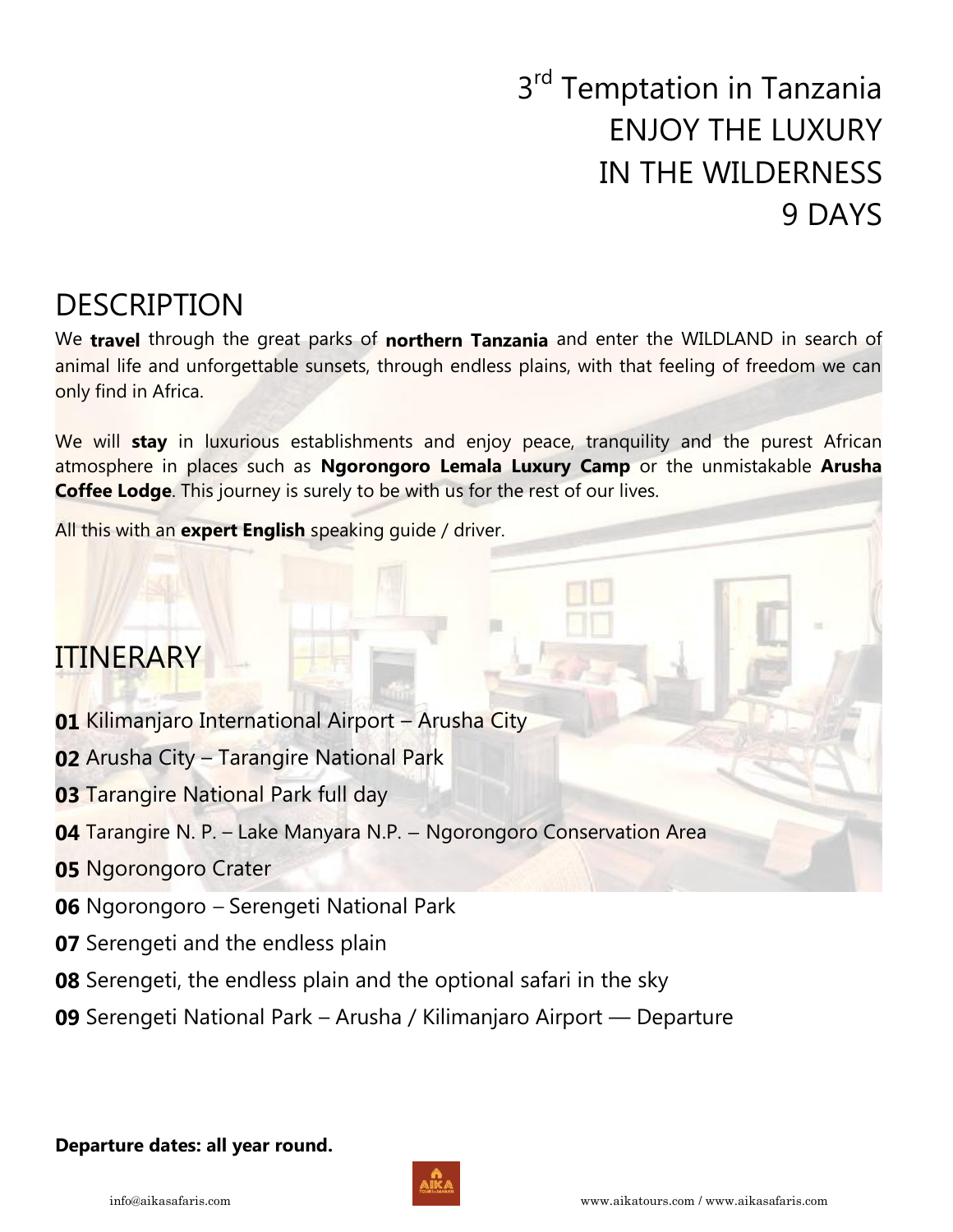## DETAILED ROUTE

**01 KILIMANJARO AIRPORT – ARUSHA CITY:** You will meet our professional safari quide and driver arrival to Kilimanjaro International

Airport. Transfer to your hotel or lodge for overnight. The next morning, you will be briefed on your safari by our representative. This is a good opportunity for any questions or concerns to be brought up.

Your stay: Your first night in Arusha will offer a half-board stay at the Arusha Coffee Lodge, "an aromatic and sensory experience". The Arusha Coffee Lodge is an oasis in the vibrant northern town of Arusha. Overpowered by the solemn presence of Mount Meru, this lodge will meet all your expectations in quality, service and location. Located in a coffee state, offers relaxation and a first encounter with Tanzanian hospitality before beginning our journey. Half-board package includes accommodation, dinner and 'a la carte' breakfast. There is no better way to start Exploring Tanzania than spending your first night in this fantastic lodge.

Arusha Coffee Lodge: <https://www.elewanacollection.com/arusha-coffee-lodge/at-a-glance>

### **02 ARUSHA CITY – TARANGIRE NATIONAL PARK : We will begin our day enjoying**

the calmness of the lodge and

the flora in its magnificent garden. We will meet our English-speaking guide around 9:30 am and soon, we will be on our way to Tarangire National Park, the first stop in our African adventure. There is a lot to be seen before we reach our destination though.

From our safari vehicle  $4\times4$ , we will have our first encounter with the beautiful vast landscape, splashed with Maasai huts. While relaxing in the car, we can observe the daily routines, walking long distances or herding their cattle. Our quide will proceed with the entrance at the gate and then, we will be taken to our lodge to settle in Sanctuary Swala Camp. It will be time then to enjoy a hot lunch in the pleasant dining room of this excellent camp, after which, we will dive directly into our first game drive. Our safari guide will direct us while searching the great and famous colony of elephants living there. With no doubt, we will be awed by the image of the baobab trees decorating this spectacular park. This afternoon will be used to fully explore every corner of the park, looking for lions, leopards, giraffes, impalas, buffalos and many more. With the sunset, we will drive back to the lodge for a hot shower and a rest.

Your stay: Your first night in Tarangire Conservation Area will offer a full-board stay at the Sanctuary Swala Camp. The lodge is located within the National Park, a privilege area indeed within the mystic Maasai Land. Acacia trees and baobab trees will decorate the roads for you and the lodge will offer a high quality service with a pleasant smile for all guests. Full-board package includes all meals, laundry services and all beverages (alcoholic or non-alcoholic with the exception of champagne and premium brands).

Sanctuary Swala Camp: <https://www.sanctuaryretreats.com/tanzania-camps-swala>



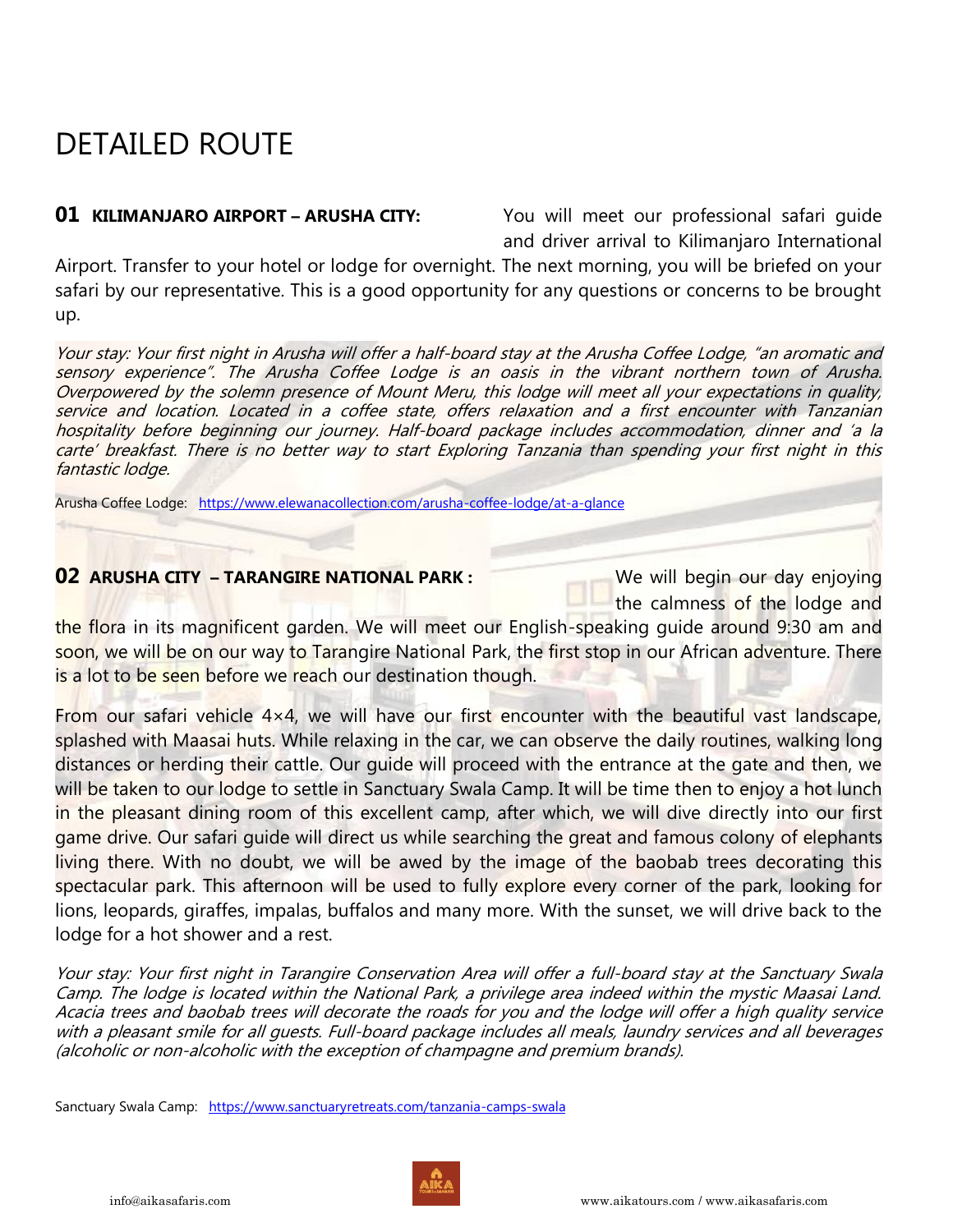**03 TARANGIRE NATIONAL PARK FULL DAY:** Our first morning safari will take place soon after breakfast. Tarangire is well-known for

large numbers of elephants, but also around 550 species of birds, migratory wildebeests, zebras, buffalos, impalas, gazelles, hartebeests, elands and much more that we will try to find for you. Tarangire rives and lagoons offer a constant source of water for wild animals, which gives us the opportunity to observe then when drinking and with luck, hunting where the game is secure. The swamps and its emerald green reaching to where your eyes can will definitely move you. At noon, we will drive back to the lodge for hot lunch. It will be up to us to decide between an afternoon game drive and relax and rest at the lodge.

Your stay: You will continue your stay at the Sanctuary Swala Camp. A second night at the lodge will give you a different experience and you can maximize your stay here. You will definitely have a real first-hand contact with Tanzanian nature while we sip a glass of wine or a cup of coffee and face the infinite wilderness in front of us. Full-board package includes all meals, laundry services and all beverages (alcoholic or non-alcoholic with the exception of champagne and premium brands).

Sanctuary Swala Camp: <https://www.sanctuaryretreats.com/tanzania-camps-swala>

**04 TARANGIRE N.P. – LAKE MANYARA N.P. — NGORONGORO CONSERVATION AREA:**

We will drive to the Lake Manyara National Park after breakfast at the lodge that we are now leaving behind. Here, we will engage ourselves in the search for sneaky but famous tree-climbing lion. This park is also famous for the large troops of baboons, but also many elephants, zebras and many more wild animals. At noon we will leave the park and head to the massive Ngorongoro crater. We will have our hot lunch at the delightful Ngorongoro Lemala Luxury Camp, followed by a free evening of leisure. This will be an experience like no other.

Your stay: A different way to enjoy resting in the middle of the most striking wilderness. The Ngorongoro Lemala Luxury Camp is located in a forest on the rim of the crater. This tented camp has all the commodities a lodge may have, including spacious en-suite bathrooms. Sleeping in the wild? Worry not! Your tent will be warmed up in the evening for you. Your Full-Board package includes accommodation, all meals, selected house wines and spirits, local beers, soft drinks, juices and water, laundry.

Ngorongoro Lemala Luxury Camp: <http://www.lemalacamp.com/ngorongoro-tented-camp>

**05 NGORONGORO CRATER:** After an excellent and plentiful breakfast and the sun rays ready to come along, we will descend 600m into this

magnificent crater for a half-day game drive. The Ngorongoro Crater is one of the most densely crowded African wildlife areas in the world and is home to an estimated 30,000 animals including some of Tanzania's last remaining black rhino. However, its water supply secures life for other animals, such as herds of wildebeest, zebra, buffalo, eland, warthog, hippo, and giant African elephants. The Ngorongoro Crater is also home to many predators such as jackals, leopards, lions,

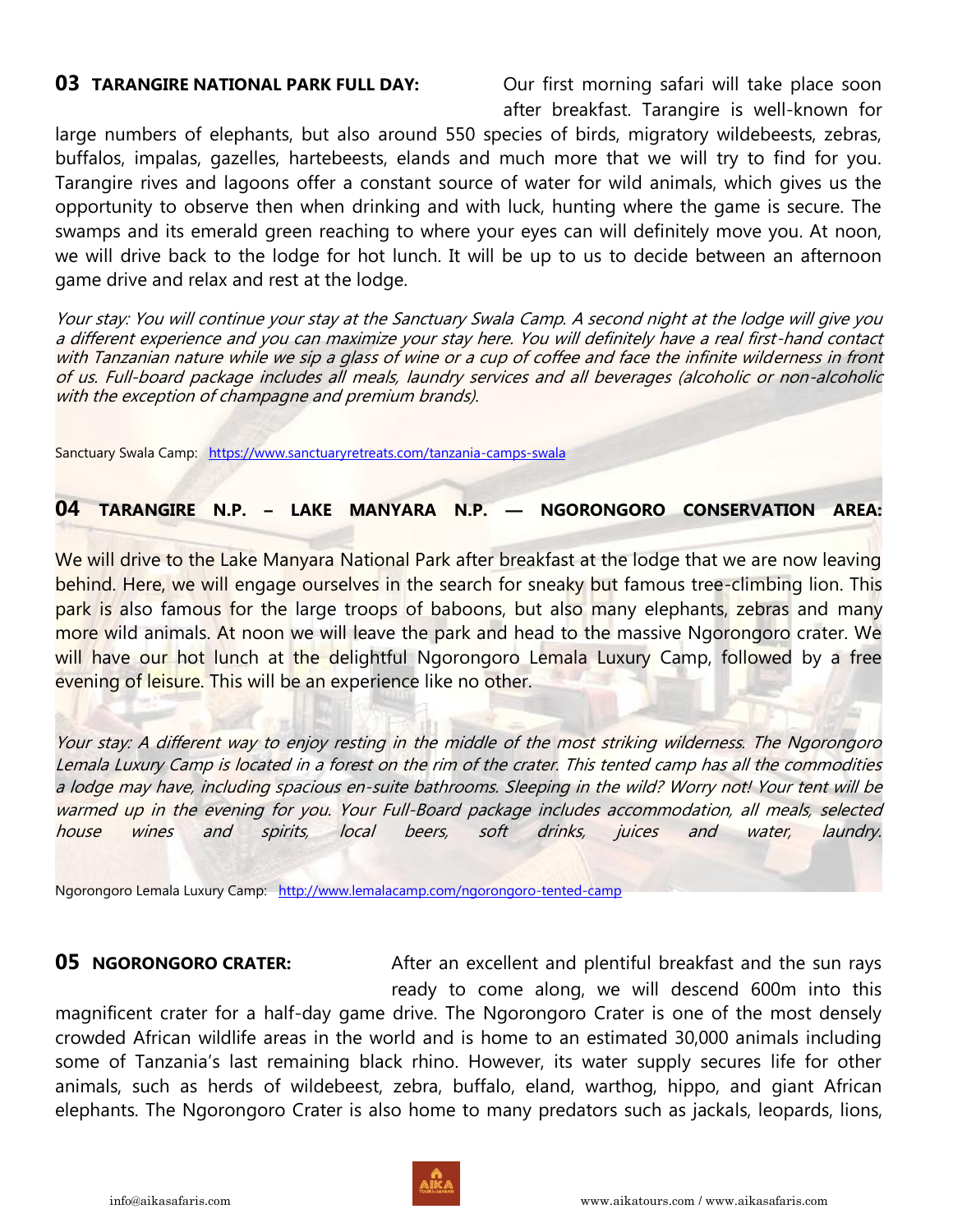the terrible hyenas, and the fast cheetahs. As usual, we will drive back to the camp for lunch and an evening of leisure relaxing under the unforgettable African stars.

Your stay: This will be your second night in this fantastic tented camp by the Ngorongoro Crater. We are convinced that this tented camp is meeting all your expectations on how it would be to spend the night in the African wilderness. Your Full-Board package includes accommodation, all meals, selected house wines and spirits, local beers, soft drinks, juices and water, laundry.

Ngorongoro Lemala Luxury Camp: <http://www.lemalacamp.com/ngorongoro-tented-camp>

### **06 NGORONGORO – SERENGETI NATIONAL PARK:** We will be heading towards the

grandiose Serengeti National Park

after a pleasant breakfast. Leaving the highlands behind, we will descend into the heart of our lovely Africa – the Serengeti National Park. This is the place where your eyes will not reach the end of the plains, this is the land of the wildest animals on heart, this is the land where to photograph the most sticking and unforgettable sunsets. We will visit the area known as the Seronera and the Seronera River, a source of water that keeps animals coming all day long. We will be there waiting for them. At noon, we will drive to our camp in order to enjoy a hot lunch. Afterwards, we will go back to the bush to enjoy an evening game drive until the sunset hours around the Seronera Valley.

Your stay: You will continue experiencing the real African landscape, this first-hand contact with the soil, the sun, the wind and the candles at night. At the Serengeti Ewanjan Luxury Tented Camp these gratifying sensations are quaranteed, just like the most absolute delight in the middle of the darkness. Your Full-board package includes accommodation, all meals, selected house wines and spirits, local beers, soft drinks, juices and water, laundry.

Serengeti Ewanjan Luxury Tented Camp: <http://www.lemalacamp.com/ewanjan-tented-camp>

**07 SERENGETI AND THE ENDLESS PLAIN:** Serengeti National Park is as large in dimensions as it is in variety and quantity of

its fauna. 'Endless' is the best word to describe this wonder. It is here where the Great Migration takes place, savvy, no time to lose. It is here where zebras lead thousands of wildebeest across the crocodile infested waters of the Mara River in order to do what their instincts tell them to do: to migrate. There, crocodiles have been waiting idle, not moving a bit. And they will cross regardless of the many that will perish because nature is nature and it must continue forward. Serengeti is the place where to drive straight forward and never see the end of the road. This can only be comparable to the experience that you will have here.

Your stay: You will spend another night in this fantastic tented camp, Serengeti Ewanjan Luxury Tented Camp, enjoying the variety of meals and a fantastic breakfast with nature and fauna all around you. Your Full-board package includes accommodation, all meals, selected house wines and spirits, local beers, soft drinks, juices and water, laundry.

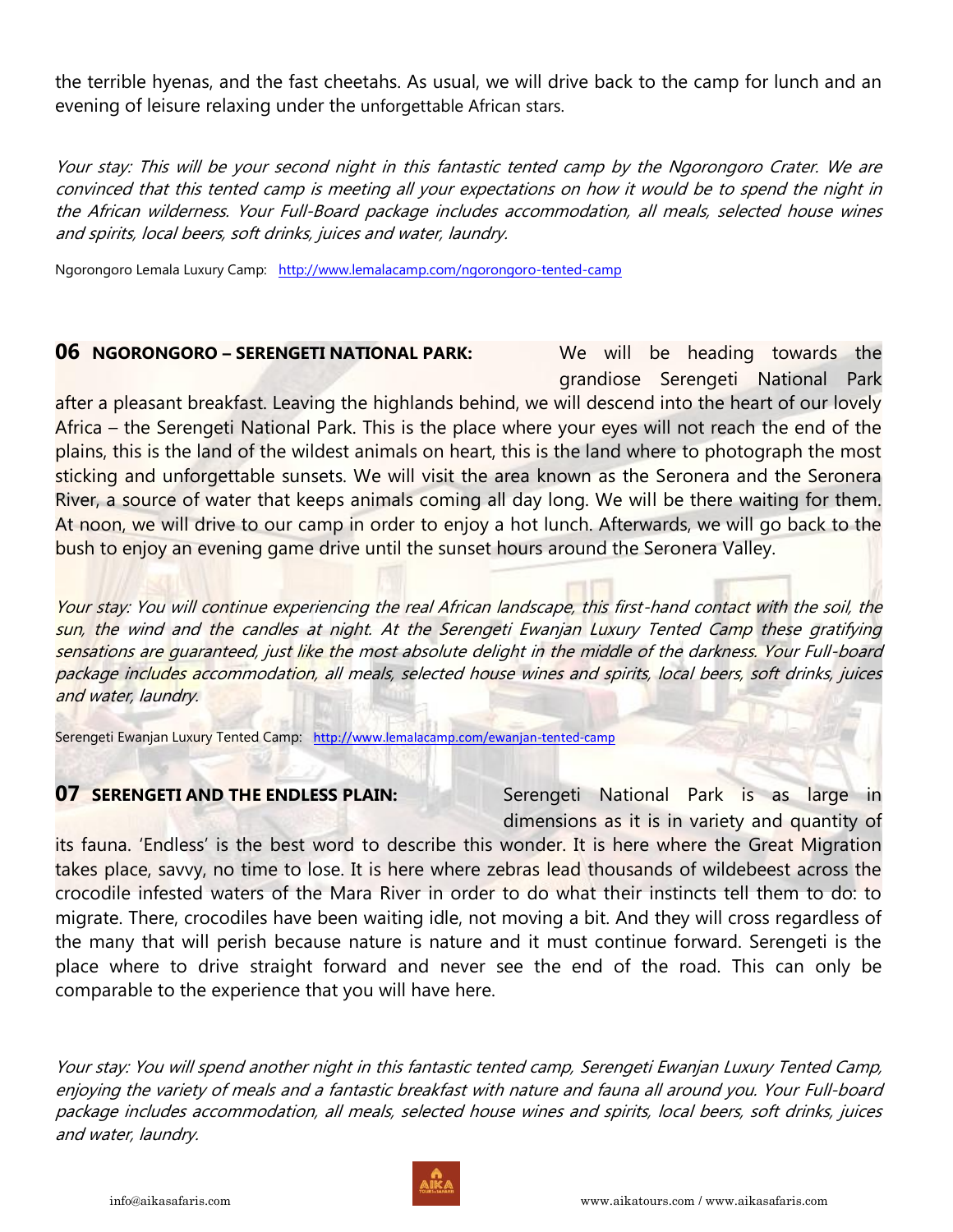### **08 SERENGETI, THE ENDLESS PLAIN AND THE OPTIONAL SAFARI IN THE SKY:** Today will offer and opportunity

like no other. You can fly! You can choose to do a safari from the sky in a hot air balloon and see the amazing Serengeti National Park from above. Can you see the zebras running wild? You can watch them and photograph them from the air…those wonderful and majestic giraffes. We can arrange the time and make it work with our tour. Our tour will offer an after breakfast game drive along the Sogore River Circuit and going back to Seronera River. We will have the opportunity to see many wild animals in Serengeti, such as cheetahs, ostriches, Thomson gazelles and with luck, lions and leopards. We will go back to the camp for lunch and go back to the bush for an afternoon game drive.

Your stay: This will be your last night at the Serengeti Ewanjan Luxury Tented Camp. You might have already grown attachment to the many sensations travelers receive from spending time in direct contact with nature, under the sun and the beautiful Africa sky. Many remember the sunsets for years to come, dreaming to come back and feel this way again. Your Full-board package includes accommodation, all meals, selected house wines and spirits, local beers, soft drinks, juices and water, laundry.

Serengeti Ewanjan Luxury Tented Camp: http://www.lemalacamp.com/ewanjan-tented-c

### **09 SERENGETI — SERENGETI AIRSTRIP — KILIMANJARO AIRPORT — RETURN:** We will enjoy our breakfast in this

fantastic lodge and will pack in order to leave at the agreed upon time. We will continue our safari on the way to the Serengeti Airstrip, as we will be flying back to the City of Arusha in order to connect with our international flight. This flight will take around 2 hours.

Please note: luggage restriction is applicable to this flight: Standard Y Class - 15kg per person, Premium XL Class - 30kg per person for both carry-on and checked luggage. Your checked luggage needs to be soft-sided - no wheels / no spine, a duffel bag is recommended. A small purse/backpack is recommended as a carry-on, to keep your essentials handy (camera, passport, hat, medication, etc.).

Once back in Arusha, we will be driven to the Arusha Coffee Lodge for a hot lunch. We will be transferring to Kilimanjaro Airport for our flight back home. Our safari tour guide will be thanking you for your stay and wishing you a safe flight back home.

### **END OF SERVICES**

### **\*ASK FOR A FREE QUOTATION.**